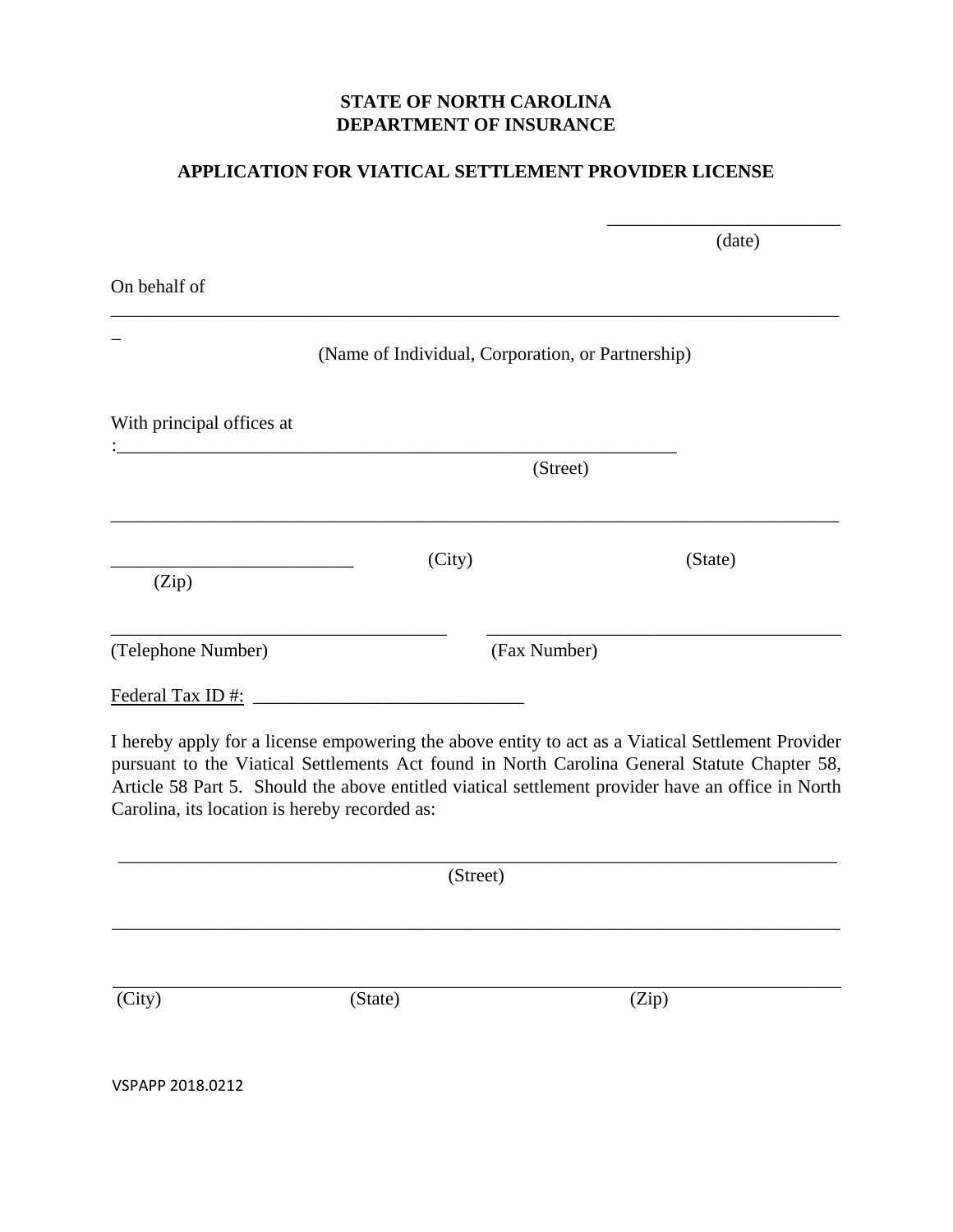(Telephone Number) (Fax Number)

Please respond accordingly:

1. Has the applicant had a previous application for a viatical settlement provider license or registration denied for cause within the past five (5) years?

\_\_\_\_\_\_\_\_\_\_\_\_\_\_\_\_\_\_\_\_\_\_\_\_\_\_\_\_\_\_\_\_\_\_\_\_ \_\_\_\_\_\_\_\_\_\_\_\_\_\_\_\_\_\_\_\_\_\_\_\_\_\_\_\_\_\_\_\_\_\_\_\_\_\_

| ves | If yes, was information previously provided?      |
|-----|---------------------------------------------------|
|     | If not previously provided, attach an explanation |

2. Has the applicant had any professional, vocational or business license denied, suspended, revoked or restricted by any public authority in this or any other state, or has such license been subjected to a monetary fine by any public authority or been withdrawn or surrendered to avoid disciplinary action?

yes \_\_\_\_\_ no If yes, was information previously provided? If not previously provided, attach an explanation.

3. Has the applicant had any judgment rendered against it in any court of any jurisdiction of the United States for its activities relating to the transaction of business as an viatical settlement provider?

yes \_\_\_\_\_ no If yes, was information previously provided? If not previously provided, attach an explanation.

4. Has the applicant been declared insolvent or discharged from bankruptcy within the past five (5) years?

\_\_\_\_\_ yes \_\_\_\_\_\_\_ no If yes, was information previously provided? If not previously provided, attach an explanation.

5. Has either the applicant or any of its officers, directors or managers been convicted of, or pleaded guilty or nolo contendere to a charge of crime involving fraud, dishonesty, or moral turpitude in any jurisdiction, or violation of any insurance statute or administrative rule?

yes \_\_\_\_\_ no If yes, was information previously provided? If not previously provided, attach an explanation.

5a. If yes, was the charge of crime a felony? \_\_\_\_\_\_\_\_\_\_\_\_ yes \_\_\_\_\_\_\_\_\_\_\_\_ no

## VSPAPP 2018.0212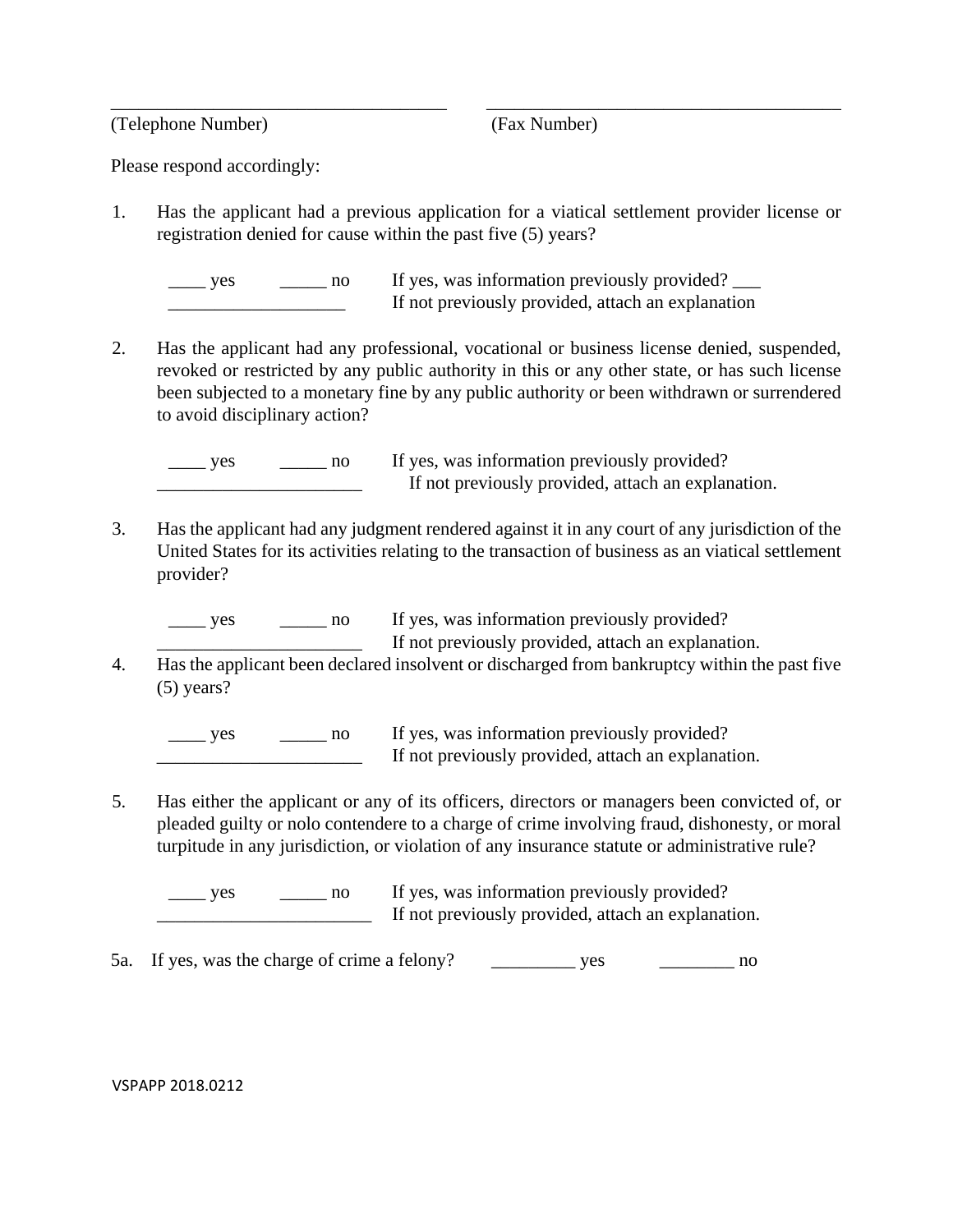6. Will the applicant administer its business in conformance with all provisions of the Viatical Settlements Act, North Carolina General Statute 58, Article 58, Part 5?

 $\frac{\text{yes}}{\text{yes}}$  no

The applicant has executed this application; and knows the contents thereof and attachments thereto; to the best of his knowledge and belief, the statements made in said application and in any attachment thereto are true, correct and complete in every material respect and do not contain any statement which, under the circumstances under which is made, would be false, or would tend to be misleading in respect to any material fact; and has read and understands the applicable insurance laws of the State of North Carolina.

If Corporation:

(President)\_\_\_\_\_\_\_\_\_\_\_\_\_\_\_\_\_\_\_\_\_\_\_\_\_\_\_\_\_\_\_\_\_\_\_\_\_\_\_\_\_\_\_\_\_\_\_\_\_\_\_\_\_\_\_\_\_\_

(Please type name beside signature)

 $(Secretary)$ 

(Please type name beside signature)

If Partnership:

(Partner)\_\_\_\_\_\_\_\_\_\_\_\_\_\_\_\_\_\_\_\_\_\_\_\_\_\_\_\_\_\_\_\_\_\_\_\_\_\_\_\_\_\_\_\_\_\_\_\_\_\_\_\_\_\_\_\_\_\_\_\_

(Please type name beside signature)

(Partner)\_\_\_\_\_\_\_\_\_\_\_\_\_\_\_\_\_\_\_\_\_\_\_\_\_\_\_\_\_\_\_\_\_\_\_\_\_\_\_\_\_\_\_\_\_\_\_\_\_\_\_\_\_\_\_\_\_\_\_\_

(Please type name beside signature)

If Individual:

(Please type name beside signature)

**RETURN TO:** Life and Health Division  **North Carolina Department of Insurance Electronically to: LHinbox@ncdoi.gov**

VSPAPP 2018.0212